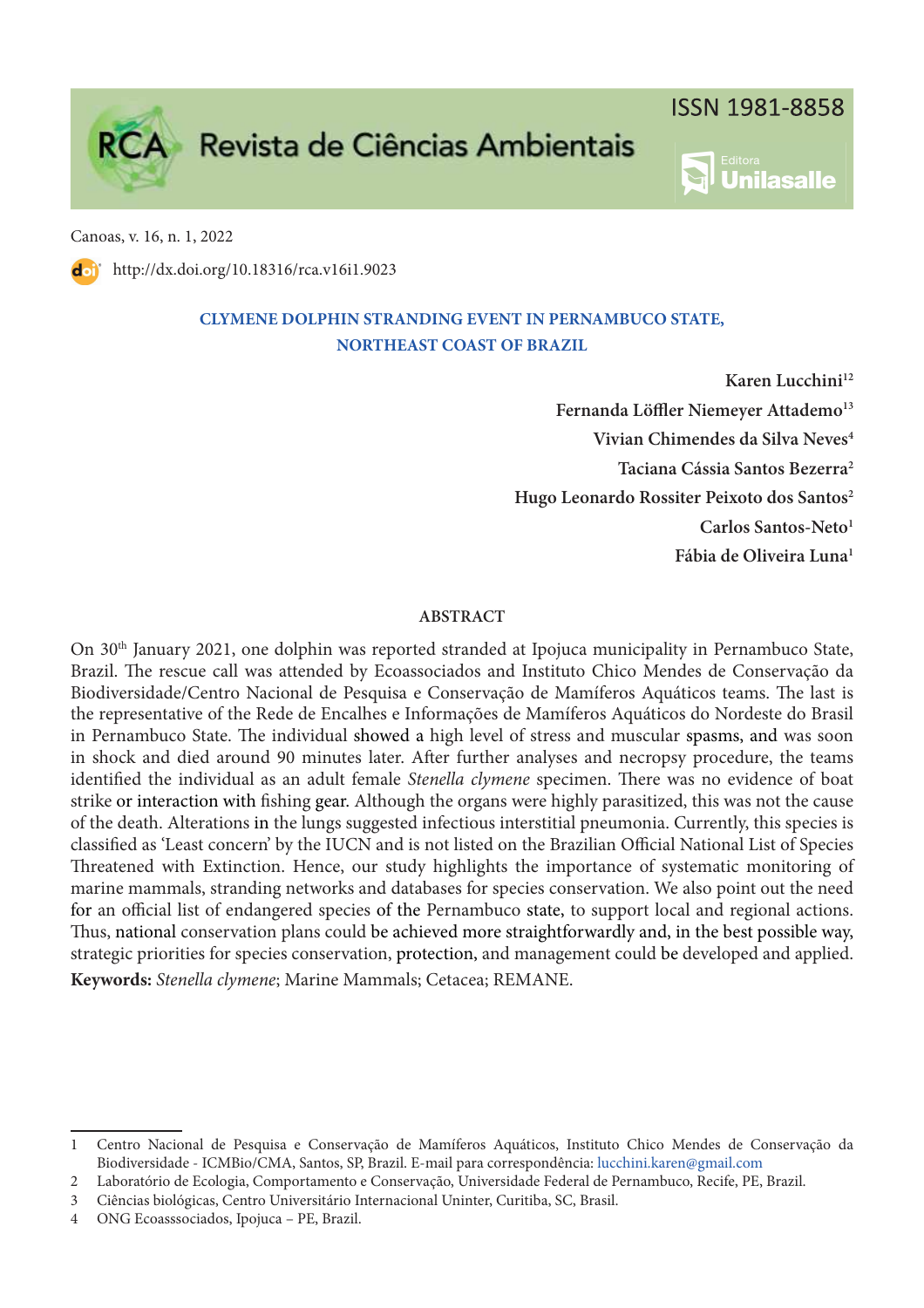### **RESUMO**

Encalhe de Golfinho-clymene no Estado de Pernambuco, Nordeste do Brasil. Em 30 de janeiro de 2021, foi relatado o encalhe de golfinho no município de Ipojuca, Pernambuco, Brasil. O chamado de resgate foi atendido pelos times da ONG Ecoassociados e do Instituto Chico Mendes de Conservação da Biodiversidade/Centro Nacional de Pesquisa e Conservação de Mamíferos Aquáticos. Este último como representante da Rede de Encalhes e Informações de Mamíferos Aquáticos do Nordeste do Brasil no estado de Pernambuco. O indivíduo já apresentava alto nível de estresse e espasmos musculares, entrou em choque e veio a óbito após cerca de 90 minutos. Durante análises e procedimentos de necrópsia, a equipe identificou que se tratava de uma fêmea adulta da espécie Stenella clymene. Não existia evidência de interação com embarcações ou com utensílios de pesca. Embora os órgãos do animal estivessem altamente parasitados, essa não foi a causa da morte. Alterações nos pulmões sugeriam pneumonia intersticial de origem infecciosa. Atualmente, esta espécie é classificada como 'pouco preocupante' pela IUCN e não está listada na Lista Nacional Oficial de Espécies da Fauna Ameaçadas de Extinção. Com isso, nosso estudo destaca a importância do monitoramento sistemático de mamíferos marinhos, das redes de encalhe e dos bancos de dados para a conservação das espécies. Ressaltamos também a necessidade de uma lista oficial da fauna ameaçada de extinção do Estado de Pernambuco, para assim gerar subsídio para ações locais e regionais. Desse modo, Planos Nacionais de conservação poderiam ser alcançados de forma mais direta, e as prioridades estratégicas para a conservação, proteção e manejo das espécies certamente poderiam ser desenvolvidas e aplicadas.

**Palavras-chave:** Stenella clymene; Mamíferos Marinhos; Cetáceos; REMANE.

#### **OCCURRENCE DESCRIPTION**

On 30th January 2021 at 7:00 am, one dolphin was reported stranded on Merepe Beach at Ipojuca municipality, Pernambuco state, Brazil, at 08°29'00.1"S and 034°59'56.1"W. Ecoassociados is a non-profit organization that acts on sea turtle research and conservation in Pernambuco State. Instituto Chico Mendes de Conservação da Biodiversidade/Centro Nacional de Pesquisa e Conservação de Mamíferos Aquáticos (ICMBio/CMA) is a governmental institution which coordinates a stranding network, the Rede de Encalhes e Informações de Mamíferos Aquáticos do Nordeste do Brasil (REMANE). In Pernambuco State, ICMBio/ CMA is the representative of the REMANE. Thus, in the municipality of Ipojuca and surroundings, the Ecoassociados and ICMBio/CMA teams act in collaboration on attending to aquatic mammals stranding and rescue calls. The individual was still alive when the rescue team arrived, there was a lot of interaction from community members and the animal, keeping it in the water, on the surf zone. When the team arrived at the site, the animal had a high degree of stress, with muscle spasms and long breathing intervals. The team asked the population to stay away from the animal, removed it from the water, in an attempt to assess the animal and take it to the most appropriate location. However, a few minutes later, the animal was in shock and died around 8:30 am.

We performed biometry and necropsy and the animal was identified as an adult female Stenella clymene (Gray, 1850) specimen, according to Jefferson et al. (1993) and Miranda et al. (2020), with a total body length of 1.79 m (Figure 1E). No further analysis was carried out about ageing the individual and there were no previous records on identification databases. Among the characteristics considered for the identification of the species are the tricolour pattern with a double dip in the dorsal cap, above the eyes and below the dorsal fin, the 'moustache' stripe from the eye to the tip of the beak, the short beak, the angle of the dorsal fin, the tooth count and the shape of the tail (Figures 1A-E).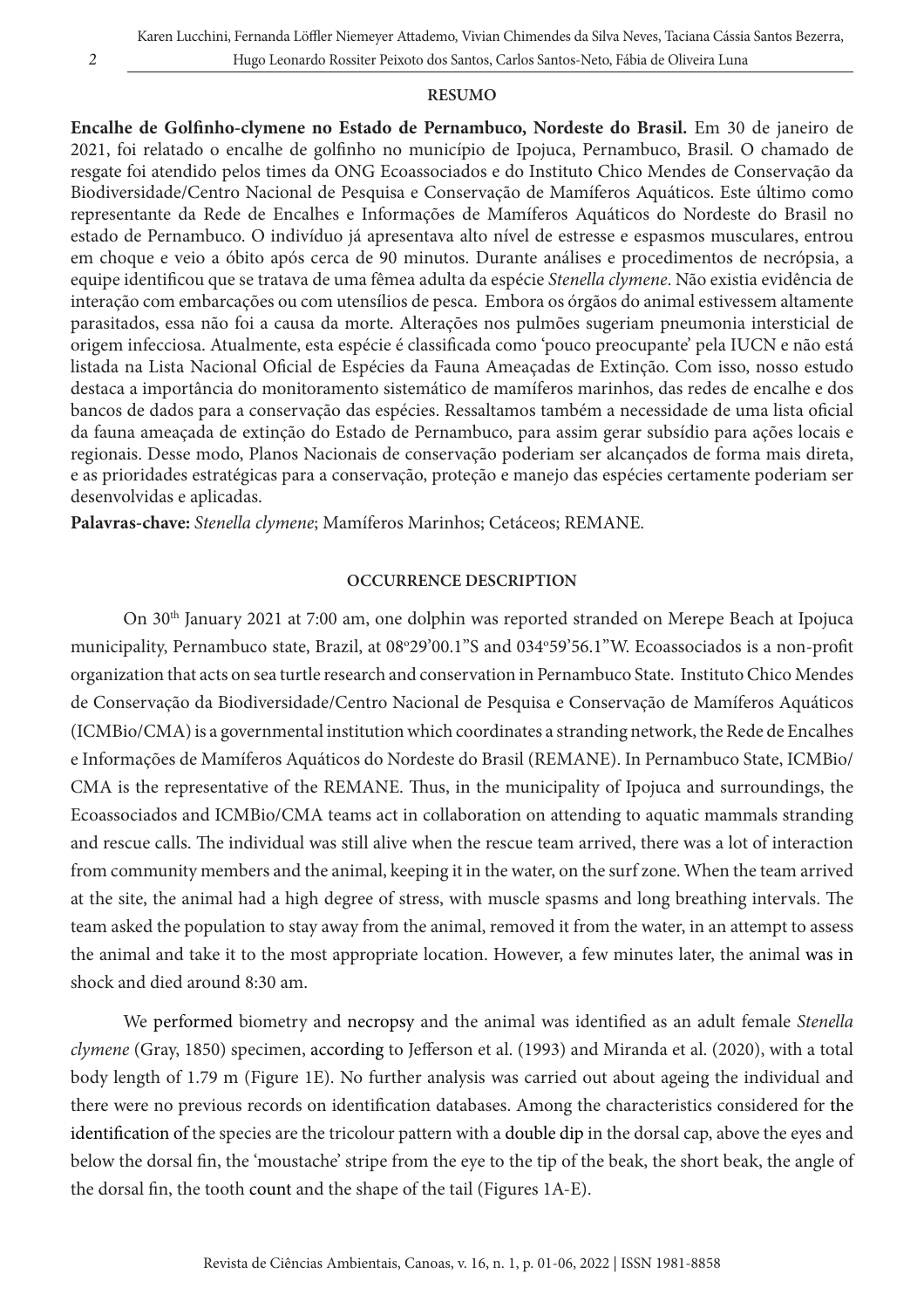The animal had good body condition and there was no evidence of dehydration. It did not show any external signs of boat strike or fishing gear interaction or wounds. Necropsy was performed according to Geraci e Lounsbury (2005). The internal organs were intact, with no displacement of the normal area. The presence of a colourless liquid was verified in the thoracic cavity. The lung, intestine, and mesentery were congested. We also detected that the lungs, bladder, stomach, intestines and lymphatic system were highly parasitized. Lungs showed macro and micro alterations suggesting infectious-type interstitial pneumonia. The gastrointestinal tract had no food content. The stomach weighed 450 g and measured 15.7 cm long and 12 cm wide, had small ulcerated punctiform areas with blackish coloration, with parasites in the anterior and pyloric part. Intestines weighed 1,690 kg with a total length of 18.32 m. Parasites were found adhered to the mucosa of the descending colon with formations of rigid cysts and in the serosa of the final part of the intestine, parasitic saccular formations were visualized. Although these organisms were not further identified, the cause of standing and death may be related to the parasitism rate (Jefferson et al., 1995). Cranial and encephalic structures were not examined.

This species is endemic to the Atlantic Ocean and occurs in tropical and subtropical oceanic waters, from the West African coast to the east American coast, from the northeast of the United States to the southeast of Brazil, and individuals rarely approach the shore (Jefferson e Curry, 2003; Jefferson e Braulik, 2018). Currently, the IUCN has classified this species in the category of 'Least concern'; however, the data on this species are still extremely poor and further studies are necessary on its abundance, distribution, and population structure (Jefferson e Braulik, 2018). S. clymene is not listed on the Brazilian Official National List of Species Threatened with Extinction (Lista Nacional Oficial de Espécies da Fauna Ameaçadas de Extinção - Portaria MMA 444/2014). Although Attademo et al. (2020) surveyed aquatic mammal species occurrence in Pernambuco State, including S. *clymene*, it should be noted that, to date, there is no List of Species Threatened with Extinction in Pernambuco State. Following the species' absence on the national list and the lack of regional lists, it is still not possible to determine its conservation status in the area.

Among the marine mammals' stranding events attended or assisted by the ICMBio/CMA, 5.28% (n=18) were represented by Stenella clymene individuals, out of which 2.05% (n=7) occurred in Pernambuco State (Attademo et al., 2020). Within the public data on the Sistema de Monitoramento de Mamíferos Marinhos (SIMMAM - http://simmam.acad.univali.br/sistema/public/), 1.04% of the stranding occurrences were Clymene dolphins (n=129); and within the public data on Sistema de Informação de Monitoramento da Biota Aquática - 1.0.0 (SIMBA - https://simba.petrobras.com.br/), 0.03% (n=2) of the records were S. *clymene* stranding. From these records, it is possible to point out two stranding events in Brazil to illustrate that this species tends to occupy waters along the entire Brazilian coast. The northernmost stranding occurrence was recorded on the coast of the state of Maranhão, and the southernmost stranding record was on the coast of the state of Santa Catarina.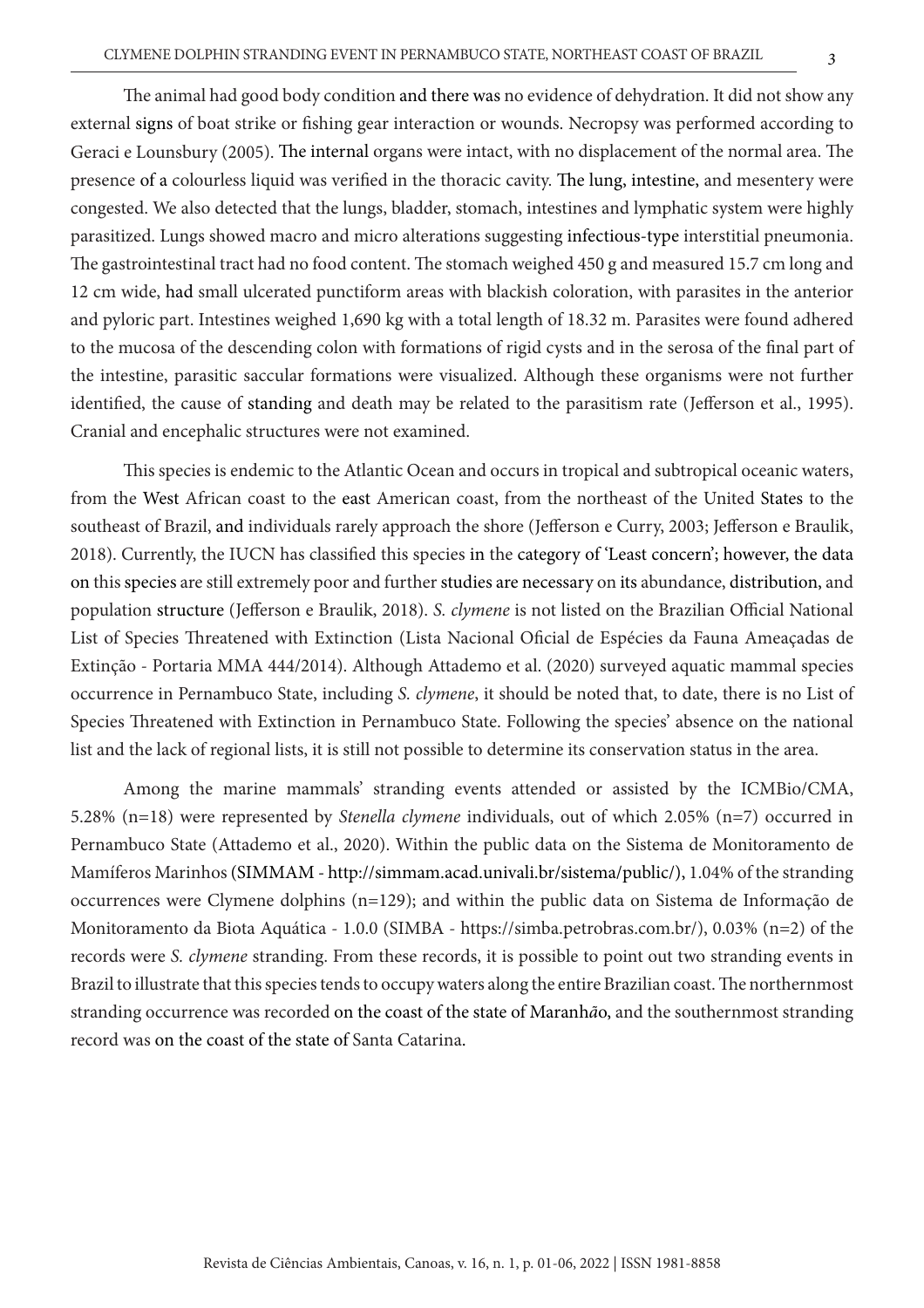Karen Lucchini, Fernanda Löffler Niemeyer Attademo, Vivian Chimendes da Silva Neves, Taciana Cássia Santos Bezerra, 4 Hugo Leonardo Rossiter Peixoto dos Santos, Carlos Santos-Neto, Fábia de Oliveira Luna



Figure 1. Individual biometry and necropsy records of Stenella clymene stranded. A - Falcate dorsal fin angle detail; B – Head details: short and robust beak, dorsal cape dip above the eye and stripe from the eye to the beak tip; C - Tooth count; D - Tail shape detail; E - Stenella clymene dolphin before necropsy.

These two platforms are independent and filled up by technical teams over Brazil, members of monitoring programs with information from continental, coastal, and oceanic marine mammals' stranding and sighting events. SIMMAM platform is administered and controlled by Universidade do Vale do Itajaí (UNIVALI) and ICMBio/CMA. This platform is filled up by institutions that are members of regional national stranding networks and, consequently, members of the national stranding network, the Rede de Encalhe e Informação de Mamíferos Aquáticos do Brasil (REMAB), created in 2011 aiming to aggregate information from regional networks. SIMBA platform is filled up by institutions that are members of a beach monitoring program called Programa de Monitoramento de Praias (PMP), which is coordinated and administered by Petrobras as an environmental license condition required by the Instituto Brasileiro do Meio Ambiente e dos Recursos Naturais Renováveis (IBAMA). The PMP aims to assess the possible impacts of petroleum and natural gas exploitation offshore on marine tetrapods.

Considering that the data on these platforms include marine mammals events throughoutthe country, the efforts and concentration region may influence the number and frequency of registered occurrences, as well as the protocols followed during each event. Although S. *clymene* is an oceanic species, its presence along the north-eastern coast of Brazil is favoured by high levels of environmental sustainability (60-90%), a low-temperature range, depths above 1000 m, and proximity to the continental shelf break (Amaral et al., 2015). Moreno et al. (2005) also pointed out the high frequency of Clymene dolphins stranding along the north-eastern coast of Brazil, an area that is inhabited by this species throughout the entire year, during all seasons. Both studies, Moreno et al. (2005) and Amaral et al. (2015), highlight the need for research efforts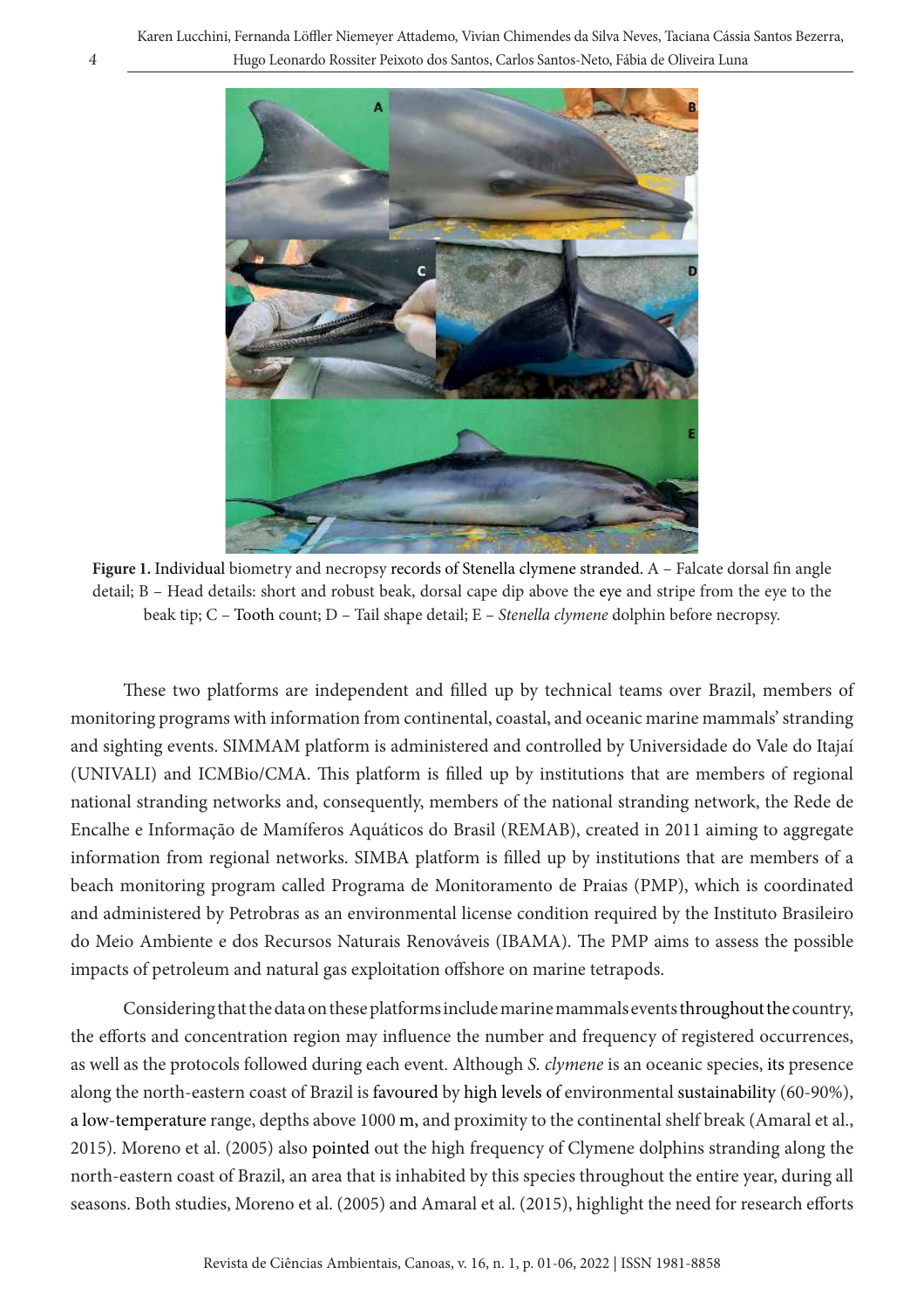that investigate the distribution patterns of Stenella species offshore and offshore of the northern coast of South America and the South-West Atlantic.

Our stranding record emphasizes the importance of systematic monitoring of stranding in the state of Pernambuco, as well as the need for the development of a list of endangered species in the state. In this way, it would make it possible to develop a conservation action plan for aquatic mammals in this state and stimulate a similar development of conservation strategies in other areas where the species occupies. Therefore, we highlight the importance of updated and standardized efforts and systems to provide information about marine mammal stranding and sighting events to build a stronger network and cooperation between researchers and institutions across the country. This would generate improvements in marine mammals' biogeography and biodiversity data processing and analyses. And consequently, this would also provide and gather information about the morphology, impacts, distribution, abundance, and occurrence of many species classified as 'data deficient' or yet classified as 'least concern' even without enough evidence, such as S. clymene (Berrow, 2001; Parente et al., 2017; Borges et al., 2019). The development, update, and use of stranding databases also provide valuable information to achieve goals defined in national action plans, e.g., for small cetaceans' conservation (Barreto et al., 2010). Furthermore, these platforms and actions may also contribute to the establishment of standardized protocols for the attendance and assistance of marine mammal stranding and also for monitoring Brazilian aquatic ecosystems. Additionally, we point out the need for strategic priorities aiming for the development of conservation, protection, and management of marine mammals.

#### **ACKNOWLEDGEMENTS**

We thank the Instituto Chico Mendes de Conservação da Biodiversidade/Centro Nacional de Pesquisa e Conservação de Mamíferos Aquáticos (ICMBio/CMA), the Ecoassociados, the Brazilian National Council for Scientific and Technological Development (CNPq), the Sistema de Monitoramento de Mamíferos Marinhos (SIMMAM), the Rede de Encalhes e Informação de Mamíferos Aquáticos do Nordeste do Brasil (REMANE) and the Sistema de Informação de Monitoramento da Biota Aquática - 1.0.0 (SIMBA) developers, and to all the teams that provide valuable information on these platforms.

#### **REFERENCES**

AMARAL, K. B. et al. 2015. Ecological niche modelling of Stenella dolphins (Cetartiodactyla: Delphinidae) in the southwestern Atlantic Ocean. **Journal of Experimental Marine Biology and Ecology**,**472:**166-179.

ATTADEMO, F. L. N. et al. 2020. Ocorrências de mamíferos aquáticos no Estado de Pernambuco, Brasil. **Arquivos de Ciências do Mar**, **53:**33-51.

BARRETO, A. S. et al. 2010. **Plano de Ação Nacional para Conservação dos Mamíferos Aquáticos - pequenos cetáceos.** Brasília: ICMBio, 132p.

BERROW, S. 2001. Biological diversity of cetaceans (whales, dolphins and porpoises) in Irish waters. In: J. D. Nunn (Ed.). **Marine biodiversity in Ireland and adjacent waters, proceedings of a conference.** Belfast: Ulster Museum, p. 115-120.